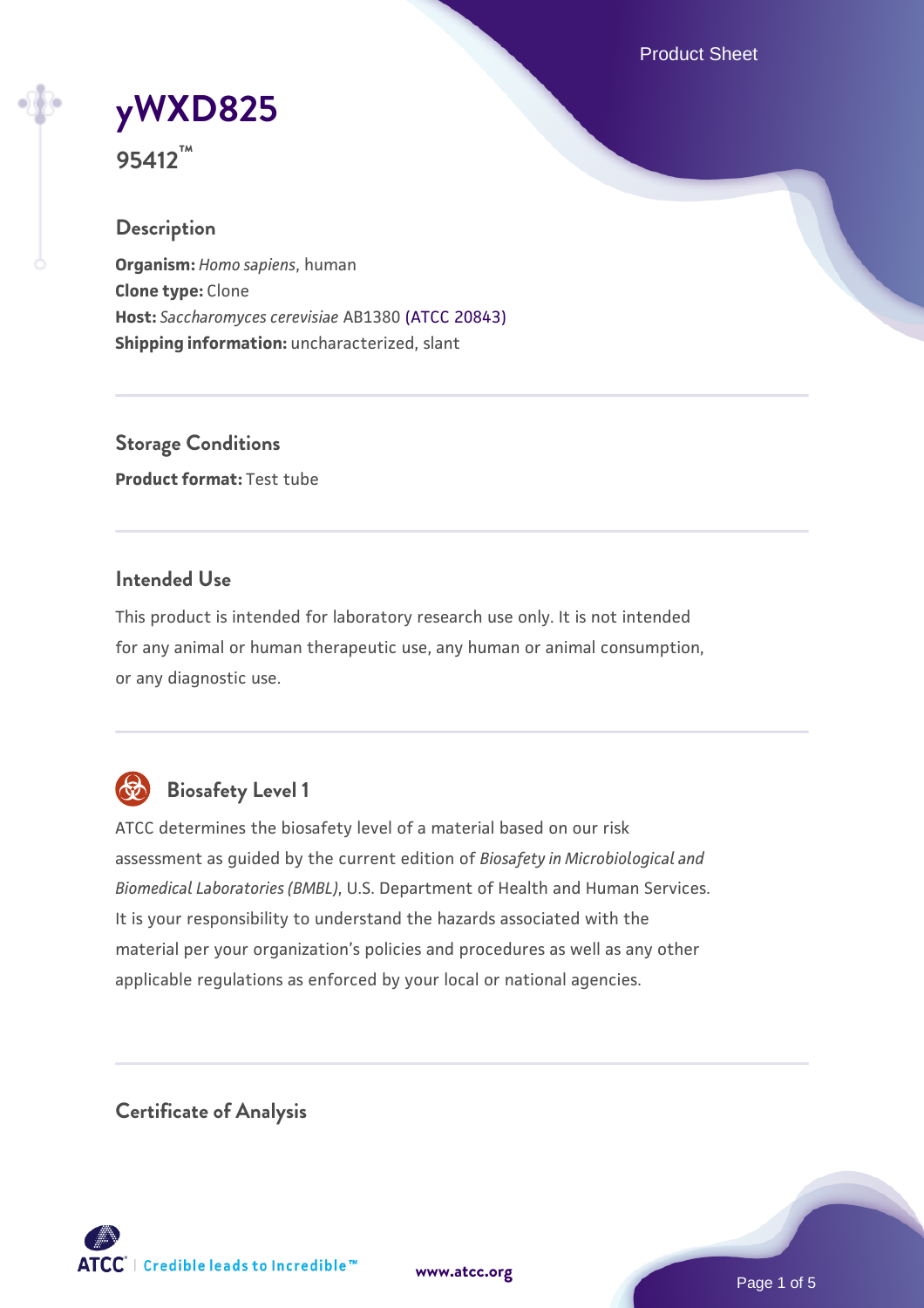# **[yWXD825](https://www.atcc.org/products/95412)** Product Sheet **95412**

For batch-specific test results, refer to the applicable certificate of analysis that can be found at www.atcc.org.

## **Insert Information**

**Type of DNA:** genomic **Genome:** Homo sapiens **Chromosome:** X X q24-q28 **Gene name:** DNA Segment, single copy **Gene product:** DNA Segment, single copy [DXS2385] **Gene symbol:** DXS2385 **Contains complete coding sequence:** Unknown **Insert end:** EcoRI

### **Vector Information**

**Construct size (kb):** 420.0 **Intact vector size:** 11.454 **Vector name:** pYAC4 **Type of vector:** YAC **Host range:** *Saccharomyces cerevisiae*; *Escherichia coli* **Vector information:** other: telomere, 3548-4235 other: telomere, 6012-6699 Cross references: DNA Seq. Acc.: U01086 **Cloning sites:** EcoRI **Markers:** SUP4; HIS3; ampR; URA3; TRP1 **Replicon:** pMB1, 7186-7186; ARS1, 9632-10376

# **Growth Conditions**

**Medium:** 



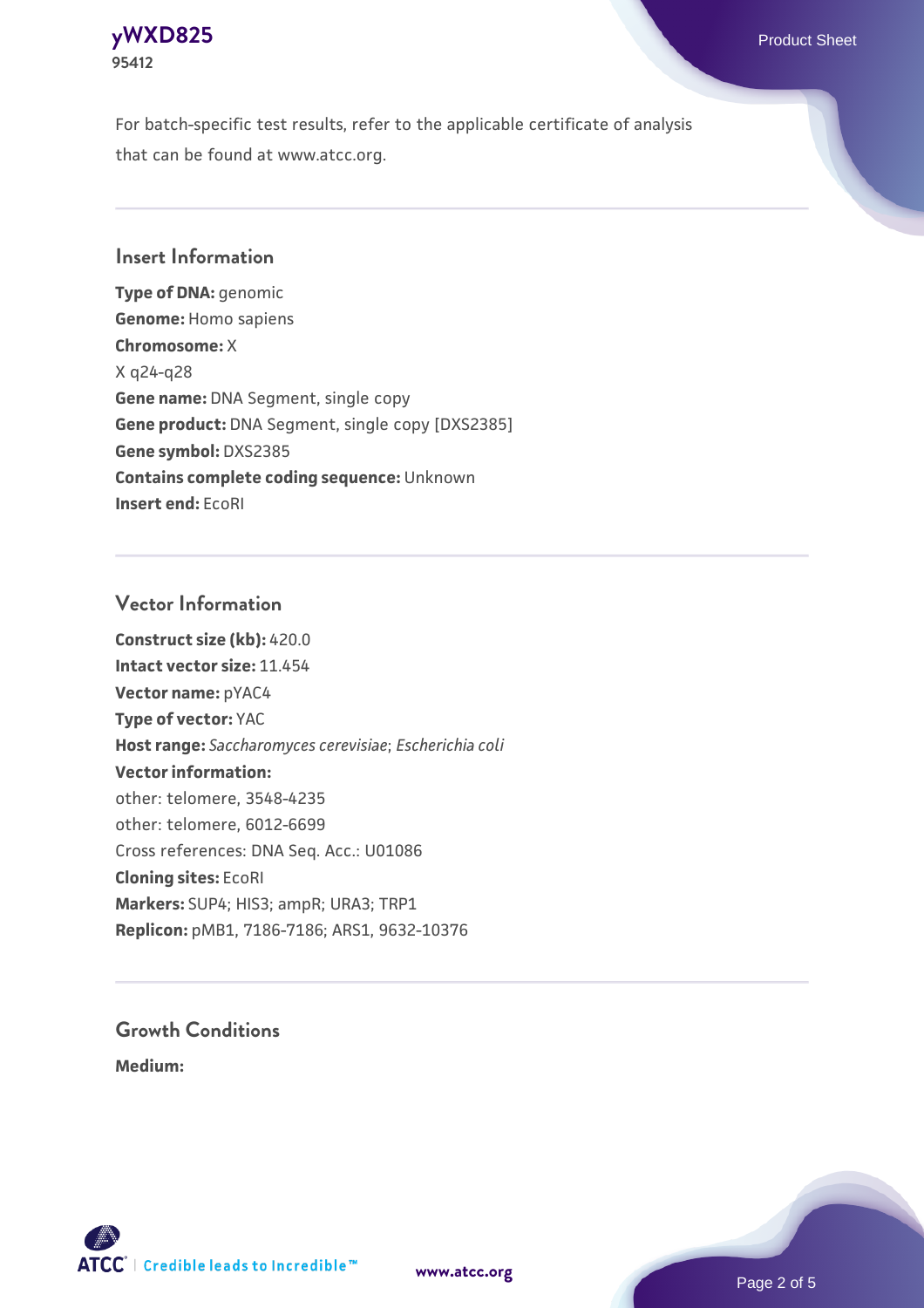**[yWXD825](https://www.atcc.org/products/95412)** Product Sheet **95412**

[ATCC Medium 1245: YEPD](https://www.atcc.org/-/media/product-assets/documents/microbial-media-formulations/1/2/4/5/atcc-medium-1245.pdf?rev=705ca55d1b6f490a808a965d5c072196) **Temperature:** 30°C

#### **Notes**

More information may be available from ATCC (http://www.atcc.org or 703- 365-2620).

## **Material Citation**

If use of this material results in a scientific publication, please cite the material in the following manner: yWXD825 (ATCC 95412)

### **References**

References and other information relating to this material are available at www.atcc.org.

#### **Warranty**

The product is provided 'AS IS' and the viability of ATCC® products is warranted for 30 days from the date of shipment, provided that the customer has stored and handled the product according to the information included on the product information sheet, website, and Certificate of Analysis. For living cultures, ATCC lists the media formulation and reagents that have been found to be effective for the product. While other unspecified media and reagents may also produce satisfactory results, a change in the ATCC and/or depositor-recommended protocols may affect the recovery, growth, and/or function of the product. If an alternative medium formulation or reagent is used, the ATCC warranty for viability is no longer

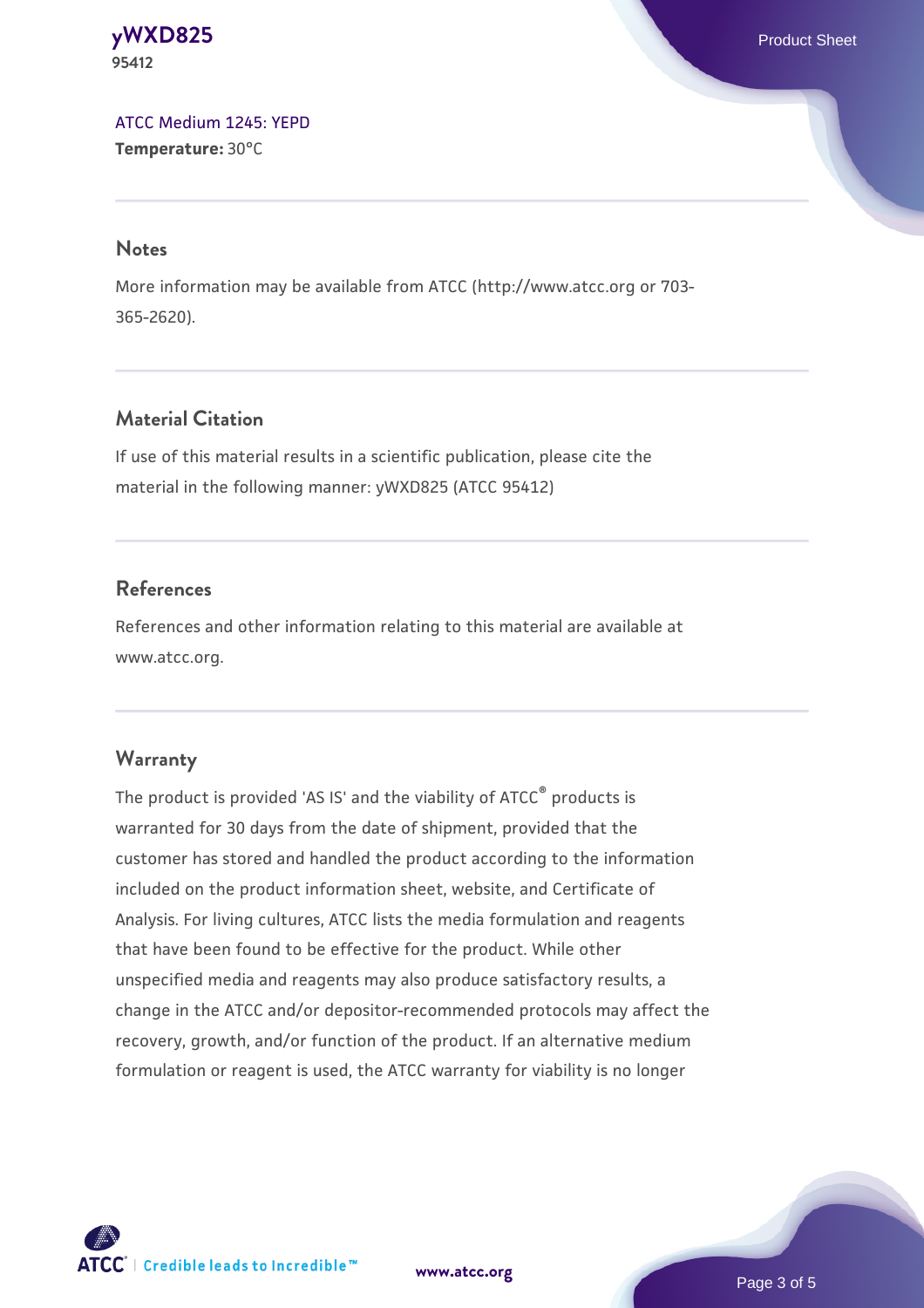**[yWXD825](https://www.atcc.org/products/95412)** Product Sheet **95412**

valid. Except as expressly set forth herein, no other warranties of any kind are provided, express or implied, including, but not limited to, any implied warranties of merchantability, fitness for a particular purpose, manufacture according to cGMP standards, typicality, safety, accuracy, and/or noninfringement.

#### **Disclaimers**

This product is intended for laboratory research use only. It is not intended for any animal or human therapeutic use, any human or animal consumption, or any diagnostic use. Any proposed commercial use is prohibited without a license from ATCC.

While ATCC uses reasonable efforts to include accurate and up-to-date information on this product sheet, ATCC makes no warranties or representations as to its accuracy. Citations from scientific literature and patents are provided for informational purposes only. ATCC does not warrant that such information has been confirmed to be accurate or complete and the customer bears the sole responsibility of confirming the accuracy and completeness of any such information.

This product is sent on the condition that the customer is responsible for and assumes all risk and responsibility in connection with the receipt, handling, storage, disposal, and use of the ATCC product including without limitation taking all appropriate safety and handling precautions to minimize health or environmental risk. As a condition of receiving the material, the customer agrees that any activity undertaken with the ATCC product and any progeny or modifications will be conducted in compliance with all applicable laws, regulations, and guidelines. This product is provided 'AS IS' with no representations or warranties whatsoever except as expressly set forth herein and in no event shall ATCC, its parents, subsidiaries, directors, officers, agents, employees, assigns, successors, and affiliates be liable for indirect, special, incidental, or consequential damages of any kind in connection with or arising out of the customer's use of the product. While reasonable effort is made to ensure authenticity and reliability of materials on deposit, ATCC is not liable for damages arising from the misidentification or



**[www.atcc.org](http://www.atcc.org)**

Page 4 of 5